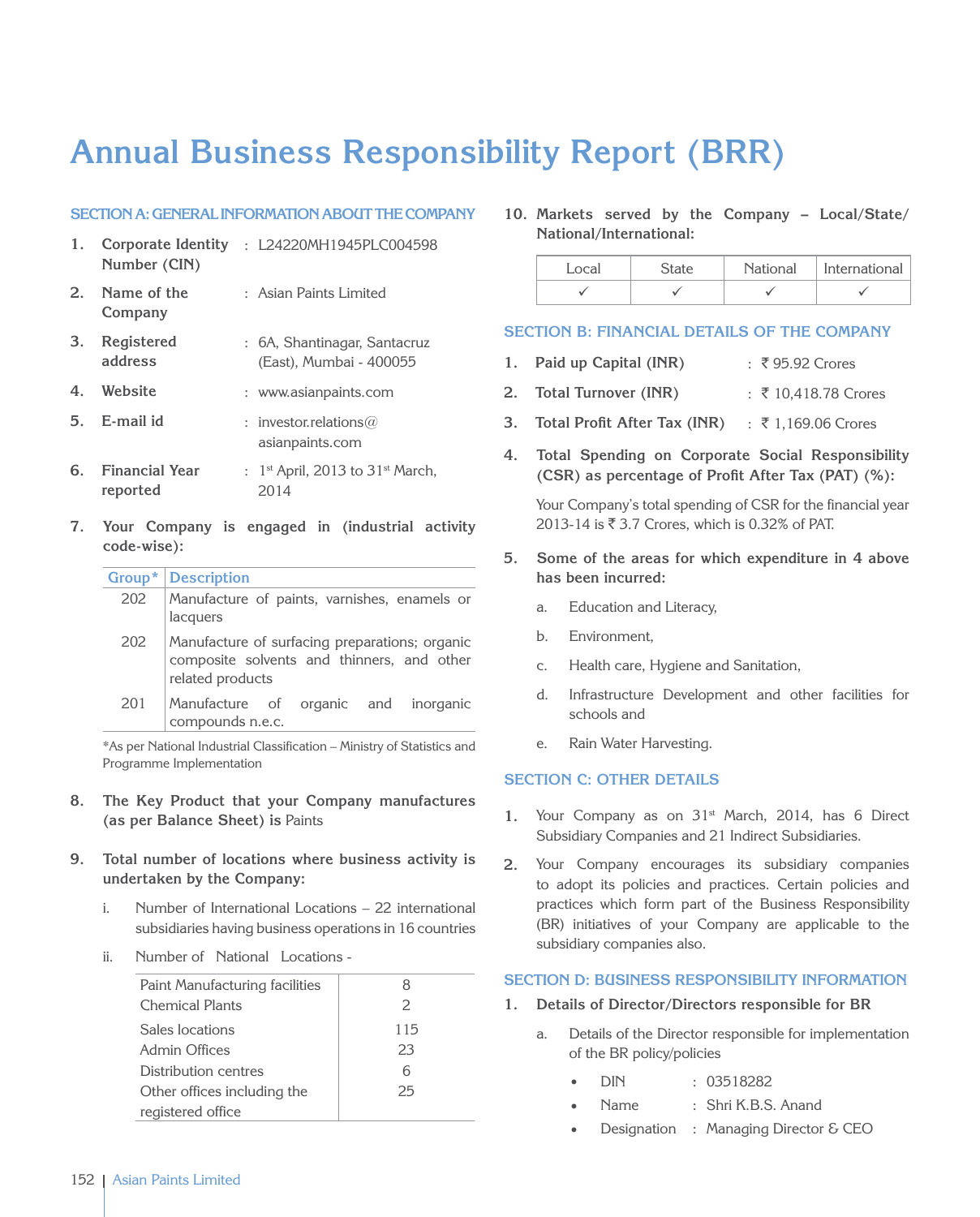b. Details of the BR head:

| Sr. | <b>Particulars</b> | <b>Details</b>         |
|-----|--------------------|------------------------|
| No. |                    |                        |
| 1.  | <b>DIN</b>         | <b>NA</b>              |
|     | (if applicable)    |                        |
| 2.  | Name               | Shri Jayesh Merchant   |
| 3.  | Designation        | CFO & Company          |
|     |                    | Secretary, President - |
|     |                    | Industrial, IVs        |
| 4.  | Telephone number   | 022 3981 8000          |
| 5.  | e-mail id          | investor.relations $@$ |
|     |                    | asianpaints.com        |

- **2. Principle-wise [as per National Voluntary Guidelines (NVGs)] BR Policy/policies [Reply in Yes(Y) / No(N)]**
	- P1 | Business should conduct and govern themselves with Ethics, Transparency and Accountability
	- P2 Businesses should provide goods and services that are safe and contribute to sustainability throughout their life cycle
- P3 Businesses should promote the well-being of all employees
- P4 Businesses should respect the interests of, and be responsive towards all stakeholders, especially those who are disadvantaged, vulnerable and marginalized
- P5 Businesses should respect and protect human rights
- P6 Businesses should respect, protect, and make efforts to restore the environment
- P7 Businesses, when engaged in influencing public and regulatory policy, should do so in a responsible manner
- P8 Businesses should support inclusive growth and equitable development
- P9 Businesses should engage with and provide value to their customers and consumers in a responsible manner

| Sr.       | <b>Questions</b>                                                              | P <sub>1</sub>                                                                                                                  | P <sub>2</sub>                                                                                                                       | P <sub>3</sub>                                                                                                                                                                                                                                                              | <b>P4</b>                                                                                   | <b>P5</b>                                                                                                                       | <b>P6</b>                                                  | P <sub>7</sub> | P <sub>8</sub>                                                                    | P <sub>9</sub>                                      |
|-----------|-------------------------------------------------------------------------------|---------------------------------------------------------------------------------------------------------------------------------|--------------------------------------------------------------------------------------------------------------------------------------|-----------------------------------------------------------------------------------------------------------------------------------------------------------------------------------------------------------------------------------------------------------------------------|---------------------------------------------------------------------------------------------|---------------------------------------------------------------------------------------------------------------------------------|------------------------------------------------------------|----------------|-----------------------------------------------------------------------------------|-----------------------------------------------------|
| <b>No</b> |                                                                               |                                                                                                                                 |                                                                                                                                      |                                                                                                                                                                                                                                                                             |                                                                                             |                                                                                                                                 |                                                            |                |                                                                                   |                                                     |
| 1.        | Do you have a<br>policy/policies<br>for                                       | Y<br>This forms<br>part of the<br>Code of<br>Conduct<br>of your<br>Company<br>which is<br>applicable<br>to all its<br>employees | Y<br>The policy is<br>part of your<br>Company's<br>Environment.<br>Health and<br>Safety (EHS)<br>Policy and<br><b>Quality Policy</b> | Y<br>Certain<br>policies<br>form part of<br>the code of<br>conduct for<br>employees.<br>There are<br>various<br>policies for<br>the benefit<br>of the<br>employees<br>which are<br>issued by<br>the Human<br>Resource<br>function of<br>the Company<br>from time to<br>time | $\mathbb N$<br>Your<br>Company<br>is in the<br>process of<br>formulating<br>a CSR<br>policy | Y<br>This forms<br>part of the<br>Code of<br>Conduct<br>of your<br>Company<br>which is<br>applicable<br>to all its<br>employees | Y<br>This forms<br>part of your<br>Company's<br>EHS policy | $\mathbb N$    | N<br>Your<br>Company<br>is in the<br>process of<br>formulating<br>a CSR<br>policy | Y<br>Your<br>Company<br>has a<br>Consumer<br>Policy |
| 2.        | Has the<br>policy being<br>formulated in<br>consultation<br>with the relevant | Y                                                                                                                               | Y                                                                                                                                    | Y                                                                                                                                                                                                                                                                           |                                                                                             | Y                                                                                                                               | Y                                                          | $\overline{a}$ |                                                                                   | Y                                                   |
|           | stakeholders?<br>Refer Note1                                                  |                                                                                                                                 |                                                                                                                                      |                                                                                                                                                                                                                                                                             |                                                                                             |                                                                                                                                 |                                                            |                |                                                                                   |                                                     |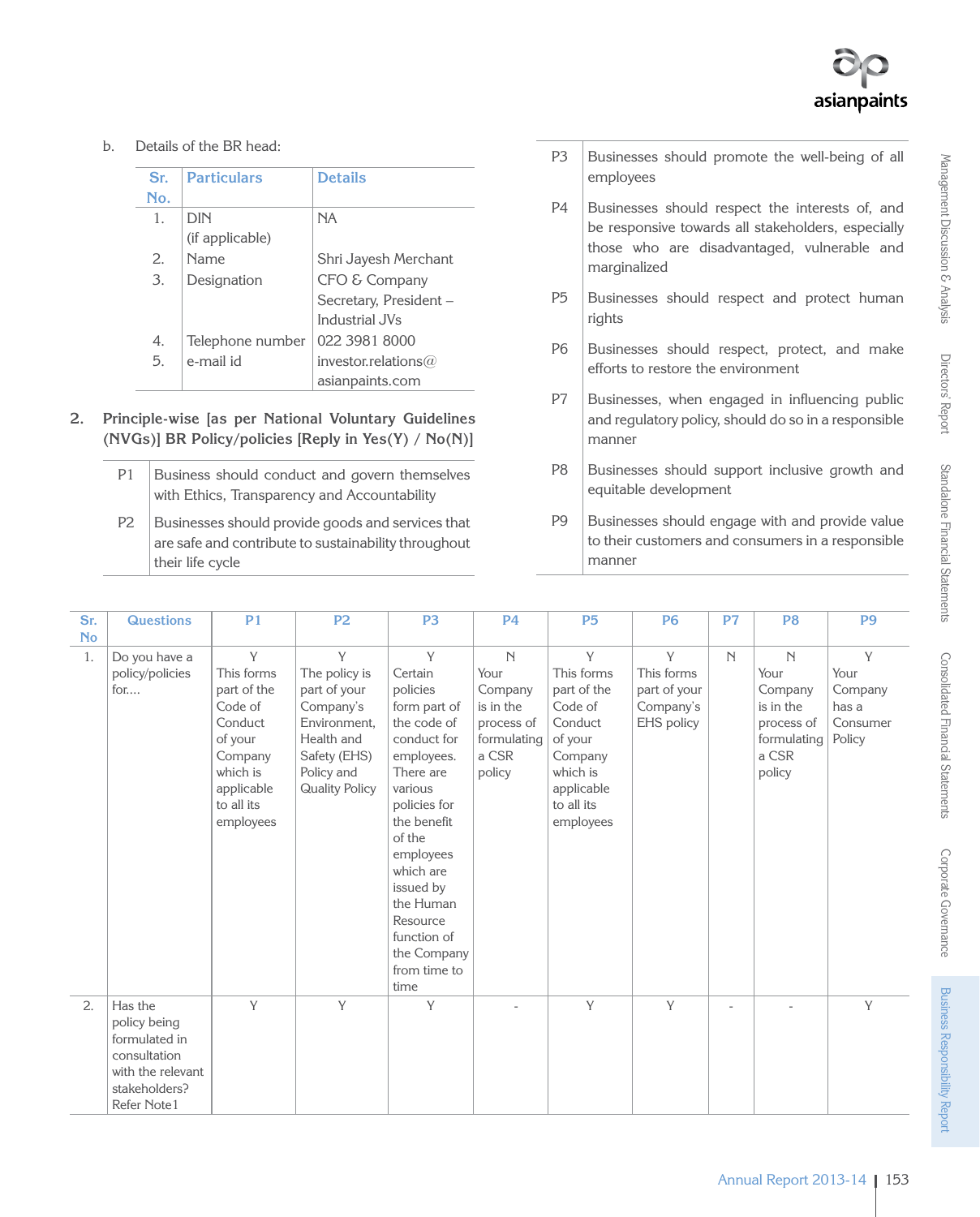| Sr.<br><b>No</b> | <b>Questions</b>                                                                                                                                 | P <sub>1</sub>                                                                                   | P <sub>2</sub>                                     | P <sub>3</sub>                                                                                                                                                                                   | <b>P4</b> | P <sub>5</sub>                                                                                   | <b>P6</b>                                             | P7 | P <sub>8</sub> | P <sub>9</sub>                                        |
|------------------|--------------------------------------------------------------------------------------------------------------------------------------------------|--------------------------------------------------------------------------------------------------|----------------------------------------------------|--------------------------------------------------------------------------------------------------------------------------------------------------------------------------------------------------|-----------|--------------------------------------------------------------------------------------------------|-------------------------------------------------------|----|----------------|-------------------------------------------------------|
| 3.               | Does the policy<br>conform to<br>any national /<br>international<br>standards?                                                                   | Y<br>(Detailed in<br>the report)                                                                 | Y<br>(Detailed in<br>the report)                   | ÷,                                                                                                                                                                                               | ÷,        | Y<br>(Detailed in<br>the report)                                                                 | Y<br>(Detailed in<br>the report)                      |    | ÷.             | $\mathbb N$                                           |
| 4.               | Has the policy<br>being approved<br>by the Board? If<br>yes, has it been<br>signed by MD/<br>owner/CEO/<br>appropriate<br><b>Board Director?</b> | Y<br>(It is signed<br>by the Head<br>of the<br>Human<br>Resources<br>function)                   | Y<br>(It is signed by<br>the Managing<br>Director) | Y<br>(It is signed<br>by the Head<br>of the<br>Human<br>Resources<br>function)                                                                                                                   | $\sim$    | Y<br>(It is signed<br>by the Head<br>of the<br>Human<br>Resources<br>function)                   | Y<br>(It is signed<br>by the<br>Managing<br>Director) |    |                | Y<br>(It is signed<br>by the<br>Managing<br>Director) |
| 5.               | Does the<br>Company have<br>a specified<br>committee<br>of the Board/<br>Director/Official<br>to oversee the<br>implementation<br>of the policy? | Y                                                                                                | Y                                                  | Y                                                                                                                                                                                                |           | Y                                                                                                | Y                                                     |    |                | Y                                                     |
| 6.               | Indicate the link<br>for the policy<br>to be viewed<br>online?                                                                                   | www.<br>asianpaints.<br>com/pdfs/<br>company-<br>info/<br>investors/<br>COC<br>employees.<br>pdf | www.<br>asianpaints.<br>com                        | These<br>policies<br>are internal<br>policies<br>and are not<br>displayed on<br>the website<br>of your<br>Company<br>but have<br>been<br>displayed on<br>the intranet<br>site of your<br>Company | ä,        | www.<br>asianpaints.<br>com/pdfs/<br>company-<br>info/<br>investors/<br>COC<br>employees.<br>pdf | WWW.<br>asianpaints.<br>com                           | ä, | ä,             | www.<br>asianpaints.<br>com                           |
| 7.               | Has the policy<br>been formally<br>communicated<br>to all relevant<br>internal and<br>external<br>stakeholders?                                  | Y                                                                                                | Y                                                  | Y                                                                                                                                                                                                |           | Y                                                                                                | Y                                                     |    |                | $\mathbf Y$                                           |
| 8.               | Does the<br>Company<br>have in-house<br>structure to<br>implement the<br>policy/policies?                                                        | Y                                                                                                | Y                                                  | Y                                                                                                                                                                                                | ä,        | Y                                                                                                | Y                                                     |    |                | Y                                                     |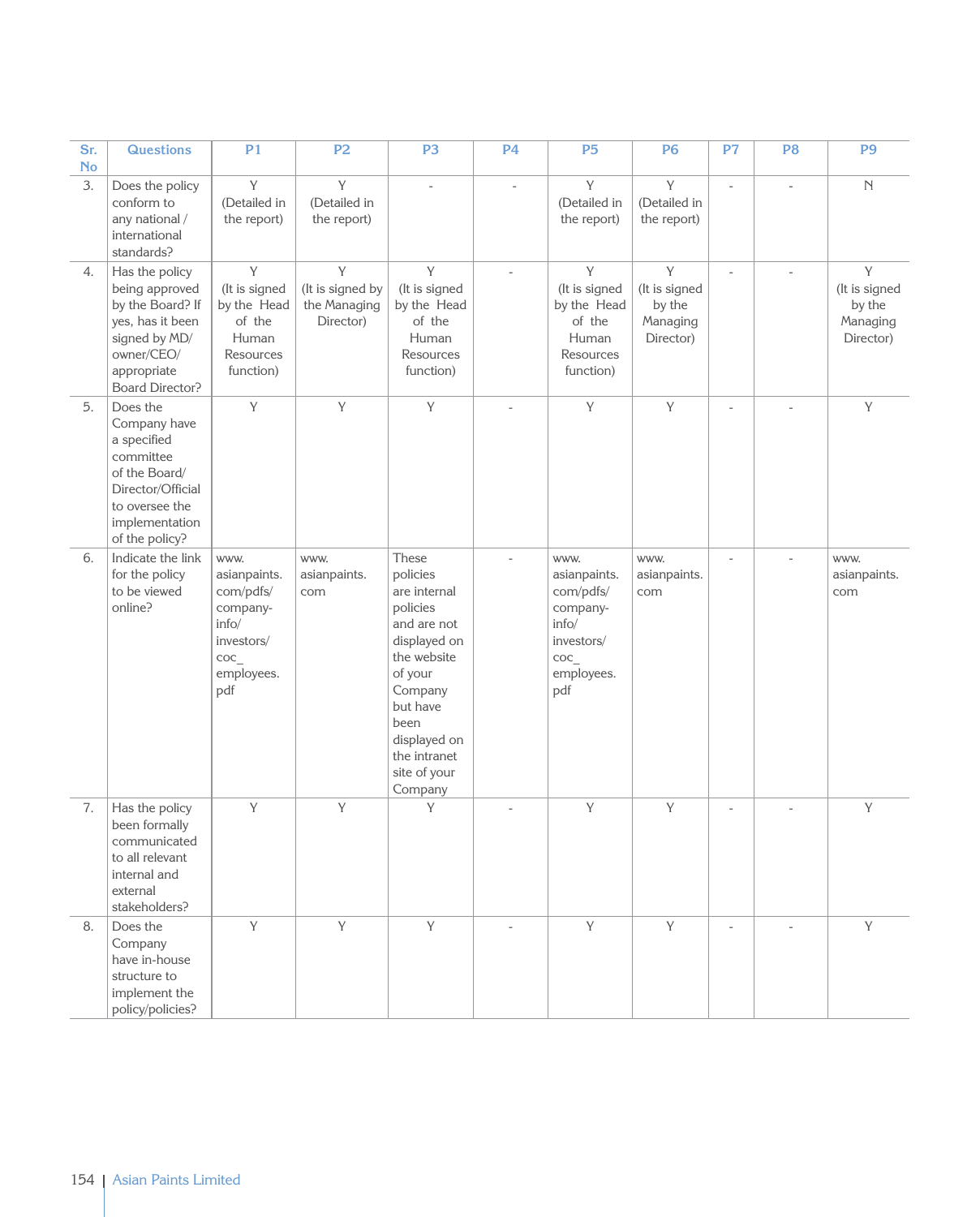| Sr.       | <b>Questions</b>                                                                                                                                                                          | P <sub>1</sub> | <b>P2</b> | P <sub>3</sub> | <b>P4</b> | <b>P5</b> | <b>P6</b> | P7             | P <sub>8</sub> | P <sub>9</sub> |
|-----------|-------------------------------------------------------------------------------------------------------------------------------------------------------------------------------------------|----------------|-----------|----------------|-----------|-----------|-----------|----------------|----------------|----------------|
| <b>No</b> |                                                                                                                                                                                           |                |           |                |           |           |           |                |                |                |
| 9.        | Does the<br>Company have<br>a grievance<br>redressal<br>mechanism<br>related to the<br>policy/policies<br>to address<br>stakeholders'<br>grievances<br>related to the<br>policy/policies? | Y              | Y         | Y              | ä,        | Y         | Y         | $\overline{a}$ | ٠              | Y              |
| 10.       | Has the<br>Company<br>carried out<br>independent<br>audit/evaluation<br>of the working<br>of this policy by<br>an internal or<br>external agency?<br>Refer Note 2:                        | Y              | Y         | Y              |           | Y         | Y         | ٠              |                | Y              |

**Note 1 :** While there may not be formal consultation with all stakeholders, the relevant policies have evolved over a period of time by taking inputs from concerned internal stakeholders

**Note 2:** While the Company has not carried out independent audit of the policies; the Internal Audit Function of your Company periodically looks at the implementation of the policies of your Company

| 2a. If answer to Sr. No. 1 against any principle is 'No', please explain why: (Tick up to 2 options) |  |  |  |  |  |  |  |  |  |
|------------------------------------------------------------------------------------------------------|--|--|--|--|--|--|--|--|--|
|                                                                                                      |  |  |  |  |  |  |  |  |  |

| Sr.No. | <b>Questions</b>                                                                                                                        | P                        | P | P      | D            | P | P | P            | P            | D |
|--------|-----------------------------------------------------------------------------------------------------------------------------------------|--------------------------|---|--------|--------------|---|---|--------------|--------------|---|
|        |                                                                                                                                         |                          | 2 | 3      | 4            | 5 | 6 |              | 8            |   |
| 1.     | The Company has not understood the Principles                                                                                           |                          |   |        |              |   |   |              |              |   |
| 2.     | The Company is not at a stage where it finds itself in<br>a position to formulate and implement the policies on<br>specified principles | $\overline{\phantom{a}}$ |   |        |              |   |   |              | ۰            |   |
| 3.     | The Company does not have financial or manpower<br>resources available for the task                                                     |                          |   |        |              |   |   |              |              |   |
| 4.     | It is planned to be done within next 6 months                                                                                           |                          |   | $\sim$ | $\checkmark$ | ۰ | - | $\sim$       | $\checkmark$ |   |
| 5.     | It is planned to be done within the next 1 year.                                                                                        |                          |   |        |              |   | - | $\checkmark$ | ۰            |   |
| 6.     | Any other reason (please specify)                                                                                                       |                          |   |        |              |   |   |              |              |   |

# **3. Governance related to BR**

The Board of Directors of your Company assesses various initiatives forming part of the BR performance of the Company on a periodic basis. During the year, the Corporate Social Responsibility Committee (CSR Committee) was constituted in accordance with the Companies Act, 2013 and rules thereunder to define the CSR Policy of the Company and prepare a transparent monitoring mechanism for ensuring implementation of the projects/ programmes / activities to be undertaken by the Company.

• Your Company does not publish a BR or a Sustainability Report; however, details pertaining to Corporate Social Responsibility have been presented in the Management Discussion and Analysis Report in the Annual Report every year. This year, it forms part of this report.

Corporate Governance

Corporate Governance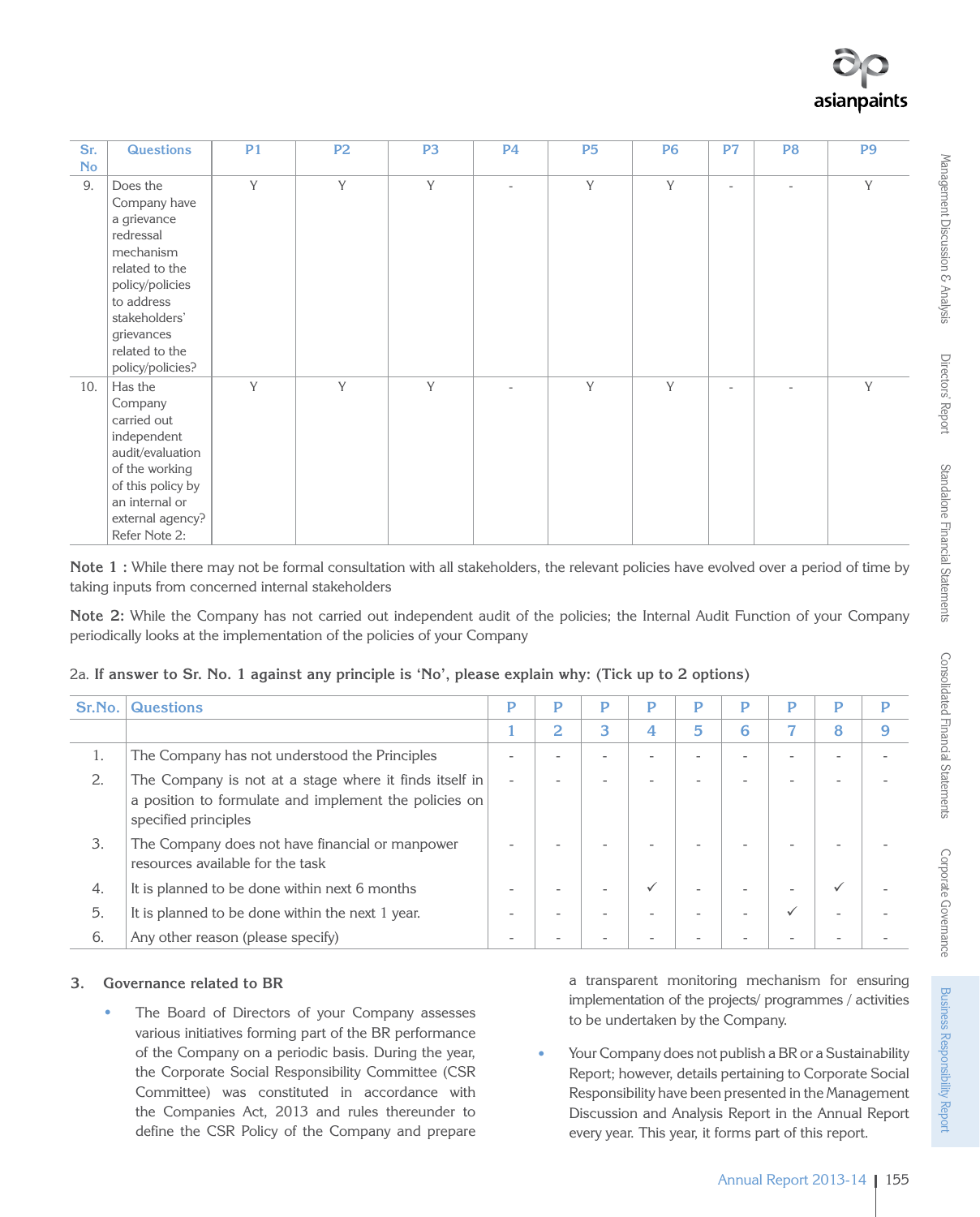#### **Section E: Principle-wise performance**

#### **Principle 1**

# **Business should conduct and govern themselves with Ethics, Transparency and Accountability**

- Your Company has a defined Code of Conduct which is applicable to all the employees including the employees of the subsidiaries which outlines the principle of carrying on the business and act with the highest standards of personal and professional integrity, honesty and ethical conduct. Employees are expected to uphold these guidelines and principles. The Code also provides for obligations of the employees with respect to non disclosure of confidential information, accounting and payment practices, accurate financial disclosures, etc. The Code as well as the Company's Policy on Prevention of Fraud applies to any irregularity, involving employees as well as vendors, contractors, customers and/or any other entities having a business relationship with the Company. Fraud includes acts such as deception, bribery, forgery, extortion and corruption. Annual affirmation to the Code of Conduct is taken by the Company from all its employees.
- The Company also has a Whistle Blower policy under which an Ethics Committee comprising of the Managing Director & CEO, Compliance Officer and Head of the Human Resources function has been constituted for the purpose of receiving and investigating complaints from any employee/ business associates. During the year, your Company rolled out "Asian Paints – Ethics Hotline" which is a tool to enable employees to report any instances of fraud, abuse, misconduct or malpractices at workplace. This hotline is available for your Company as well as to all its subsidiaries including international subsidiaries in local languages.
- The Company has in place mechanisms for receiving and dealing with complaints from stakeholders and is responsive to any complaints received from stakeholders. During the year, your Company received twelve (12) investor complaints from shareholders which have been resolved.

## **Principle 2**

## **Businesses should provide goods and services that are safe and contribute to sustainability throughout their life cycle**

• Your Company has given significant importance to Research & Development. Your Company has set directions towards developing products that meet internationally accepted green product standards. Your Company is committed to being Green and it has been making rapid strides to offer Best-In-Class, truly Green products.

- In support of your Company's commitment to produce greener products the major premium range products under Royale and Ultima brands have been made eco-friendly by removing VOC (Volatile Organic Compound) , APEO (Alkyl Phenol Ethoxylates), CMR (Carcinogen, Mutagen and reproductive Toxin), formaldehyde and heavy metals as per the requirements of GS 11 standard. Your Company has created an internal green logo called "Green Assure" which assures end users of having truly green products.
- Your Company accords highest priority to better health and safety of its stakeholders. Accordingly, your Company has stopped direct addition of RCS (Respirable Crystalline Silica) bearing raw materials in its decorative product formulations which prevents potential exposure of the workmen in the shop floor of a factory, painters at the application site for their safety.
- Your Company intends to educate customers about the safe use of its products and your Company ensures that all processes, plant, equipment, machinery and material provided at plant are safe for its people as well as the environment. A detailed note on the same can be accessed through the following link on your Company's website:

http://www.asianpaints.com/green\_assure/index.aspx

- Focus on innovation has led to improvement in energy efficiency in the manufacturing processes at your Company's plants. Stringent targets for the specific power consumption are set and are closely monitored by the manufacturing hierarchy. During the year, your Company appointed a professional agency to study the energy consumption patterns in all its manufacturing locations and recommend solutions to reduce the energy consumption.
- Your Company believes in long-term engagement with its suppliers that commit to social responsibility and international standards. Your Company is committed to improve awareness about legal compliances, enhance ecofriendly efficiencies, packaging / logistics improvements at the suppliers end. Supplier and transporter meets are held on a periodical basis where your Company engages and encourages them to undertake sustainable practices across supply chain.
- Your Company has strategically created storage locations and introduced concept of Warehouse Management system for finished goods across the country for quick and easy serving and better transparency of stocks. Your Company drives its distribution plan using an ERP (Enterprise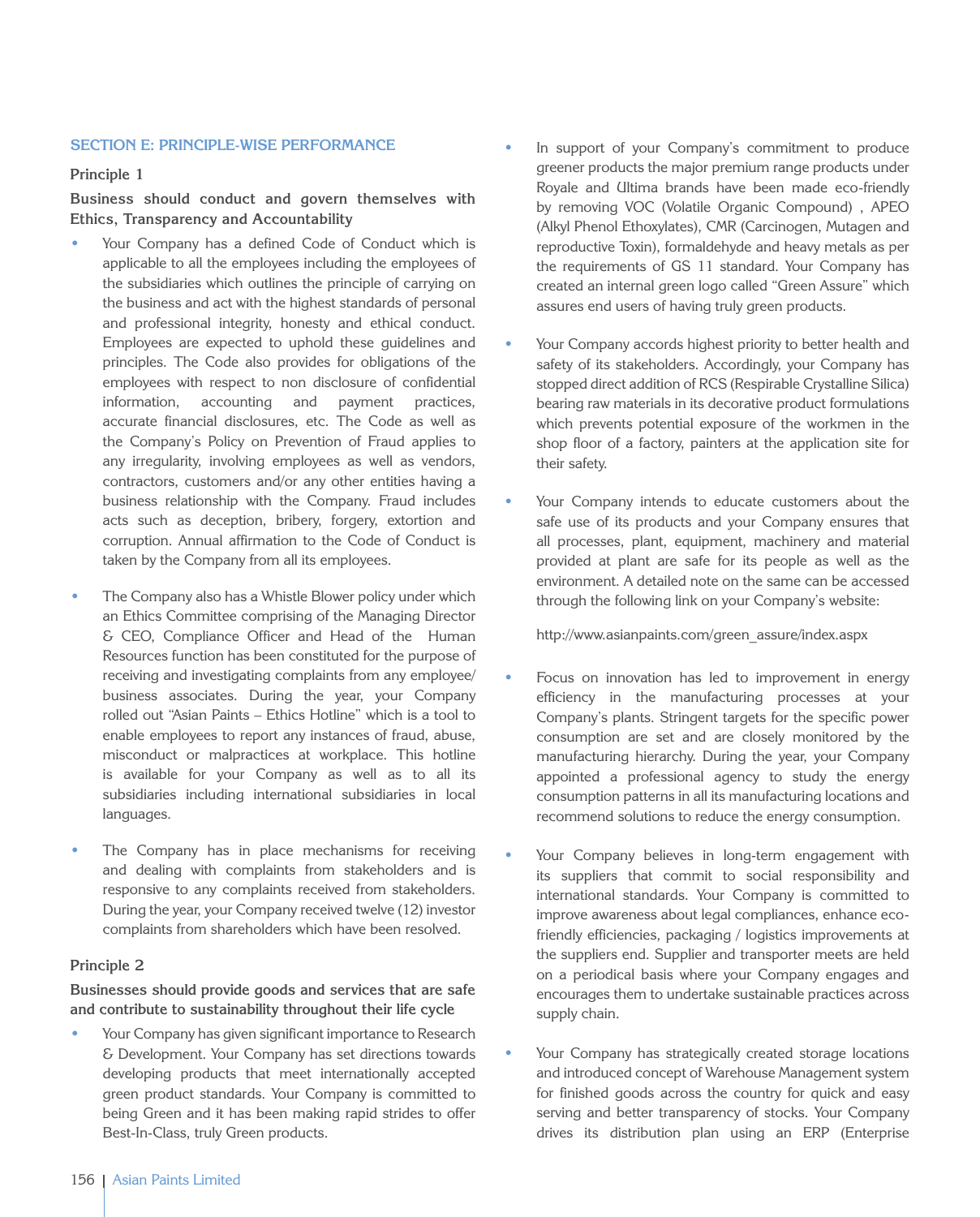Resource Planning) system to optimize freight cost. Your Company sources majority of its transport requirements from local vendors at all locations. It also promotes suppliers wherever feasible, to set up their manufacturing near to your Company's manufacturing locations.

- While setting up new factories / facilities for manufacturing of paints, your Company engages local persons for provision of certain services including construction of the facilities and operations thereafter. At certain locations, community development is also done by way of providing basic educational facilities and skill-sets for maintenance of livelihood to local population.
- Measures for Waste Minimization are undertaken by your Company in all its factories. These measures are reviewed by the General Works Manager of the respective factory/ manufacturing facility at a monthly interval and also by the Vice President of the Supply Chain function on six-monthly basis. Waste generated during the production operations, is disposed / recycled in compliance with the applicable environmental laws. Maximum efforts are made to reduce the quantum of waste-water generated due to cleaning operations in the factories. The trade effluent generated is treated in compliance with the applicable environmental laws and is recycled back into the production processes or discharged for landscaping / gardening/ horticulturedevelopment purposes. The jumbo packaging used, for transfer of certain powder raw material by our suppliers is reused for a minimum of three times.
- Your Company is constantly working towards adopting the best standards in environment management. In the last year, the factories have begun working on identifying better means of waste disposal. In line with the United Nations agenda for World Environment Day for the year 2013, the factories had implemented programs towards educating and influencing employees towards reduction in food wastage as part of the U.N. agenda of "EAT.FOOD. SAVE." Worldwide, co-processing is considered to be the best form of hazardous waste management. Accordingly, the factories have also been in discussions with multiple cement manufacturing companies towards co-processing of the hazardous waste in cement kilns.

#### **Principle 3**

#### **Businesses should promote the well being of all employees**

• Your Company has a total number of 5870 permanent employees in India (includes permanent women employees).

Details of women employees and contracted work force in India are listed below:

| Sr.<br>No. | <b>Category of Employees</b>                        | <b>No. of Employees</b> |  |  |  |
|------------|-----------------------------------------------------|-------------------------|--|--|--|
| 1.         | Contracted Workforce                                | 8563                    |  |  |  |
| 2.         | Temporary Workforce                                 | 248                     |  |  |  |
|            |                                                     |                         |  |  |  |
| employees: | Number of permanent women                           | 252                     |  |  |  |
|            | Number of differently abled<br>permanent employees: | З                       |  |  |  |

- Since inception, your Company's business practices have been governed by integrity, honesty and fair dealing. Your Company safeguards the employees' rights, values their cultural, social diversity and ensures safety and healthy work conditions. Your Company's policies prohibit sexual harassment, discrimination based on race, religion, national origin, ethnic origin, colour, gender, age, citizenship, veteran status marital status or a disability.
- Your Company has a Policy on Occupational Health and Safety Policy to comply with all applicable health and safety statutory regulations and ensure zero accidents, zero dangerous occurrences and zero notifiable diseases. Your Company provides regular training to its employees on health and safety in order to conduct their jobs in safe manner.
- Your Company has a policy for Prevention of Sexual Harassment which applies to employees of your Company at all its establishments. It ensures prevention and deterrence towards commission of acts of sexual harassment and communicates procedures for their resolution, settlement or prosecution.
- There are recognized trade unions at your Company's manufacturing locations and certain sales units affiliated to various trade union bodies. Approximately 33% of permanent employees are members of recognized employee unions.
- Your Company's policy prohibits engaging of any child labour or involuntary labour. There are no complaints relating to child labour, forced labour, involuntary labour and sexual harassment.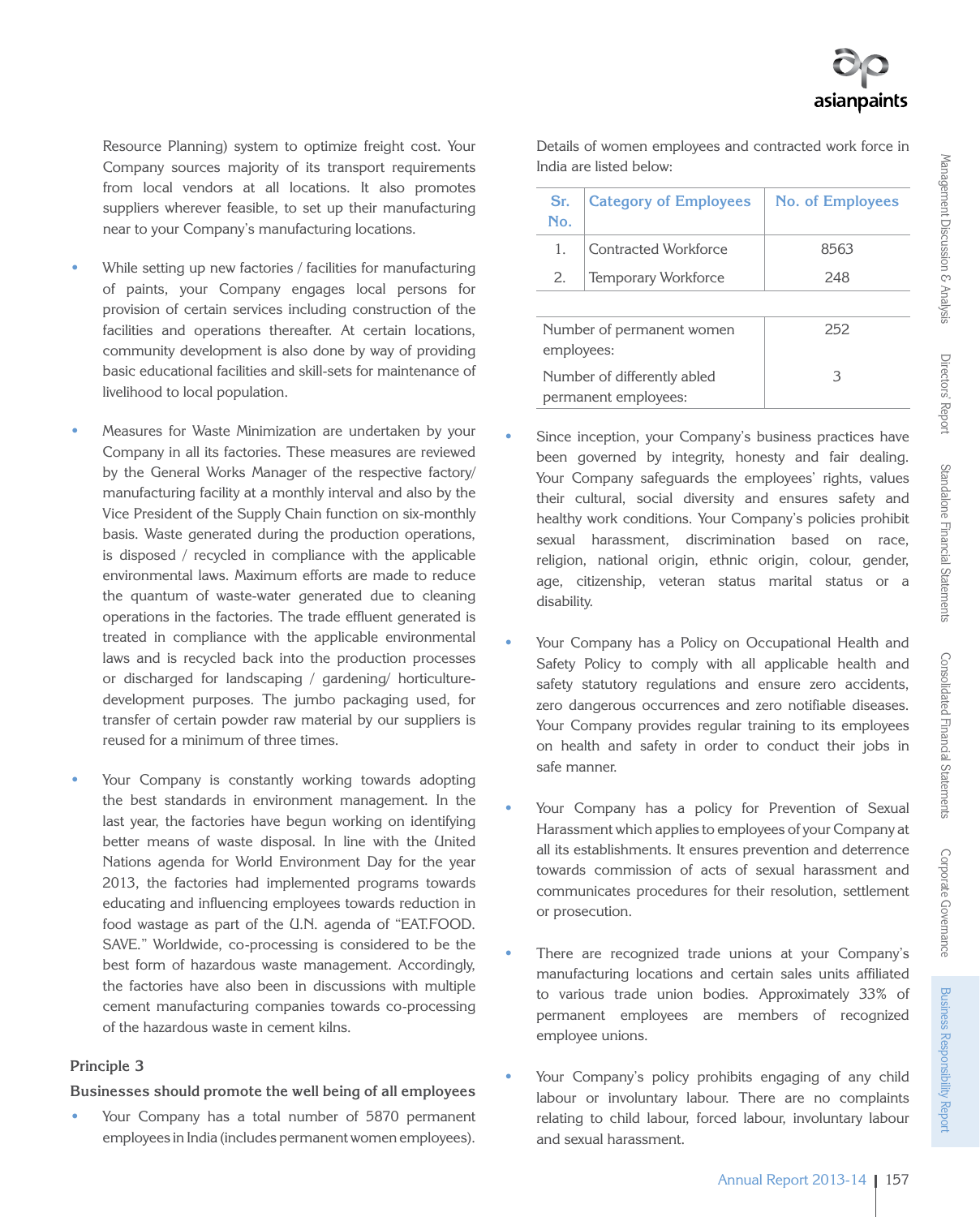Percentage of employees who were given safety & skill upgradation training in the last year are:

| i.   | Permanent Employees:                    | 79%  |
|------|-----------------------------------------|------|
| ii.  | Permanent Women Employees:              | 78%  |
| iii. | Casual/Temporary/Contractual Employees: | 73%  |
| iv.  | Differently Abled Employees:            | 100% |

#### **Principle 4**

**Businesses should respect the interests of and be responsive towards all stakeholders, especially those who are disadvantaged, vulnerable and marginalized**

- Your Company engages with its stakeholders on an ongoing basis for a constructive consultation process. Engagement mechanisms whereby each stakeholder group provides timely feedback and response through formal and informal channels are in place. Various initiatives including generation of employment for the local communities around its manufacturing units by giving preference to employment of local people, enhancing education of people towards the importance of water conservation and preservation, provision of welfare facilities like subsidised food, rest rooms, medical check-ups and medical facilities, etc., have been undertaken by your Company.
- Safety training programs which are conducted for employees and workmen are also extended to contractual employees. Your Company runs training academies and trains more than 15000 painters in a year.

## **Principle 5**

## **Businesses should respect and promote human rights**

- Your Company's Code of Conduct adheres to the principles of human rights as enshrined in the Universal Declaration of Human Rights of the United Nations and to act in accordance with the principles laid down in it. Several workshops explaining the principles enshrined in the Code of Conduct of your Company were organized for its employees.
- No stakeholders complaints have been received in the past financial year.

# **Principle 6**

**Business should respect, protect and make efforts to restore the environment**

Your Company has an EHS Policy which was reviewed extensively in the last year and the amended EHS Policy (signed by the Managing Director & CEO) is communicated

to all employees. Your Company considers compliance to statutory EHS requirements as the minimum performance standard and is committed to go beyond and adopt stricter standards wherever appropriate. The EHS Policy covers all employees including Contract Labour and Service providers. The Emissions/Waste generated by your Company is within the permissible limits given by Central Pollution Control Board / State Pollution Control Board (CPCB/SPCB) for the financial year being reported. There are no show cause/ legal notices from CPCB/SPCB which are pending as on the end of financial year.

- The paint manufacturing facilities have established ISO systems (ISO 9001 and ISO 14001). As part of the ISO 14001 Environment Management system, every factory monitors the state of Environment inside the factory.
- Further, as part of the ISO 14001 Environment Management system, every factory conducts Aspect Impact study of various activities and identifies Controllable/Uncontrollable and Normal/Abnormal/Emergency scenarios of operation. Any deviations from laid down policies and procedures are tracked and reviewed by effective procedures of Corrective And Preventive Action (CAPA).
- Your Company has setup systems and processes whereby Environment Management Review meetings are conducted every six months and chaired by the Vice President - Supply Chain and General Works Managers of all factories. The discussions in the meeting are centered on the topics of Natural Resource Conservation, Effluent Reduction, Water Conservation, Air Emissions, Waste Generation and disposal. The factory representatives present the status of the Environmental Targets and Management Plans for their respective factories. Confirmation on Statutory compliance is provided by each factory by way of adherence to various clauses of Environmental Laws. Your Company has a definite focus in EHS Policy to improve the contribution of Renewable Energy in our total energy consumption. Towards the end, some of the strategies that your Company is actively evaluating to implement over the next few years are to implement Solar Water Heating systems in the factories and/or install large scale Solar Plants in our upcoming factories as the de-facto source of electricity and/or to buy renewable energy from power companies.
- Energy Efficiency studies are conducted on annual basis by the Engineering teams in your Company's manufacturing facilities/factories. Further, a professional agency has been appointed to study the energy consumption patterns in all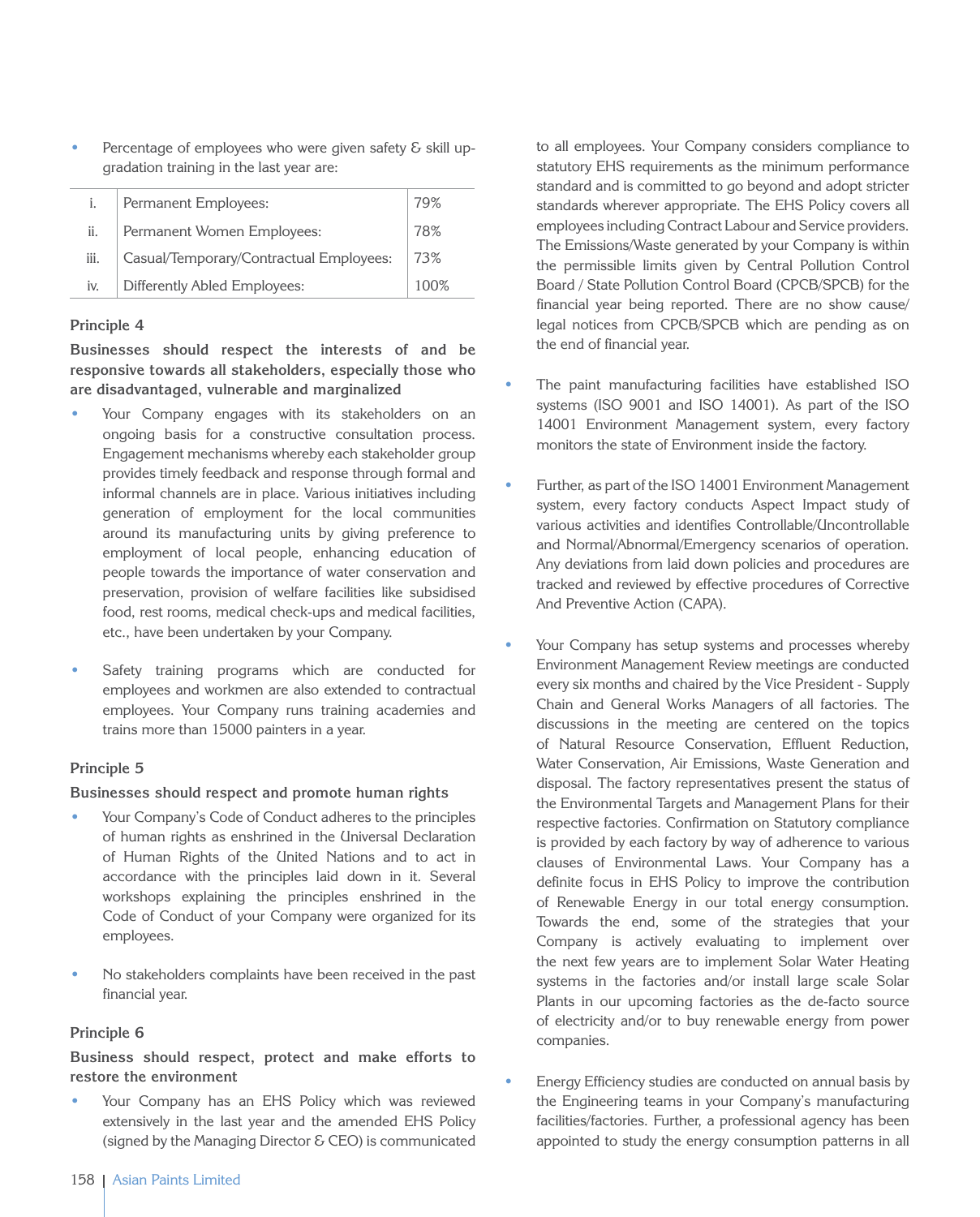its paint manufacturing facilities and to recommend steps to conserve and reduce energy consumption. The results of these studies help your Company to identify Engineering Controls to save Energy. Solar-based street-lighting initiatives are existent in some of your Company's factories. Details of measures taken in conservation of Energy are mentioned in Form A of the Directors Report forming part of the Annual Report.

- Research & Technology (R&T) Function of your Company has played a significant role in the growth of the organization. Your Company has continuously invested in R&T and has a dedicated team of scientists at the R&T Centre at Turbhe near Mumbai. In keeping with the trends world over, environment sustainability, renewability & freedom from toxicity are considered as the central tenets of new formulation design philosophy for decorative products. It supports your Company's Strategy around Technology Development, development of substantially new products, productivity improvement and cost reduction.
- Your Company believes that Fresh water is a precious natural resource. Supply of clean and safe drinking water is a problem in many parts of the world. Every society shares the global responsibility to promote sustainable use of fresh water resources on the Earth. To enhance the program of water conservation via public education, your Company has established Water Education Centre in the premises of the Company's plants in Mumbai and Kasna which is currently being used by teachers of all the nearby schools.
- Also, your Company has begun activities to implement water conservation measures by installing Water Recharging and Water Harvesting structures in villages neighboring to the factories. Your factory aims to work becoming water neutral in the long run.

# **Principle 7**

**Businesses, when engaged in influencing public and regulatory policy, should do so in a responsible manner**

- Your Company is a member of many trade associations, some of them are:
	- a) Confederation of Indian Industry (CII)
	- b) Federation of Indian Chambers of Commerce and Industry (FICCI)
	- c) Bombay Chamber of Commerce & Industry
	- d) The Associated Chambers Of Commerce and Industry of India (ASSOCHAM)
- e) The Indian Paint Association (IPA)
- Your Company through The Indian Paint Association (IPA) has represented and worked towards the benefit and inclusive development policies for the Paint Industry as a whole.
- Your Company's scientists participate actively in meetings with statutory agencies like BIS (Bureau of Indian standards), Chemical Division Council and help evolving new standards for finished products and raw materials for human safety and environmental protection.

# **Principle 8**

# **Businesses should support inclusive growth and equitable development**

- Your Company's manufacturing facilities engage in Corporate Social Responsibility (CSR) initiatives and these projects primarily focus on the following areas:
	- $\triangleright$  As a responsible organization focused on inclusive growth, your Company has steadfastly followed a proactive approach towards CSR. Your Company has been engaged in focused initiatives aimed at uplift of the communities residing in the vicinity of its facilities.
	- $\triangleright$  Education, health and hygiene and water management are the thrust areas of your Company's CSR focus. In line with your Company's CSR philosophy, your Company undertook several initiatives during the year towards building a sustainable CSR model.
	- **Education**
		- Adoption and infrastructure development for schools
		- Provision of educational items to students
		- Development of underprivileged children
		- Mobile vans for education programmes
		- Providing financial assistance to underprivileged children

| No. of individuals benefitted | $25000+$ |
|-------------------------------|----------|
| from educational activities   |          |

- **Health and hygiene**
	- Free medical camps for the people residing in villages
	- Development of hospital labs
	- Provision of mobile Medicare units and ambulances
	- Implementation of Sanitation projects